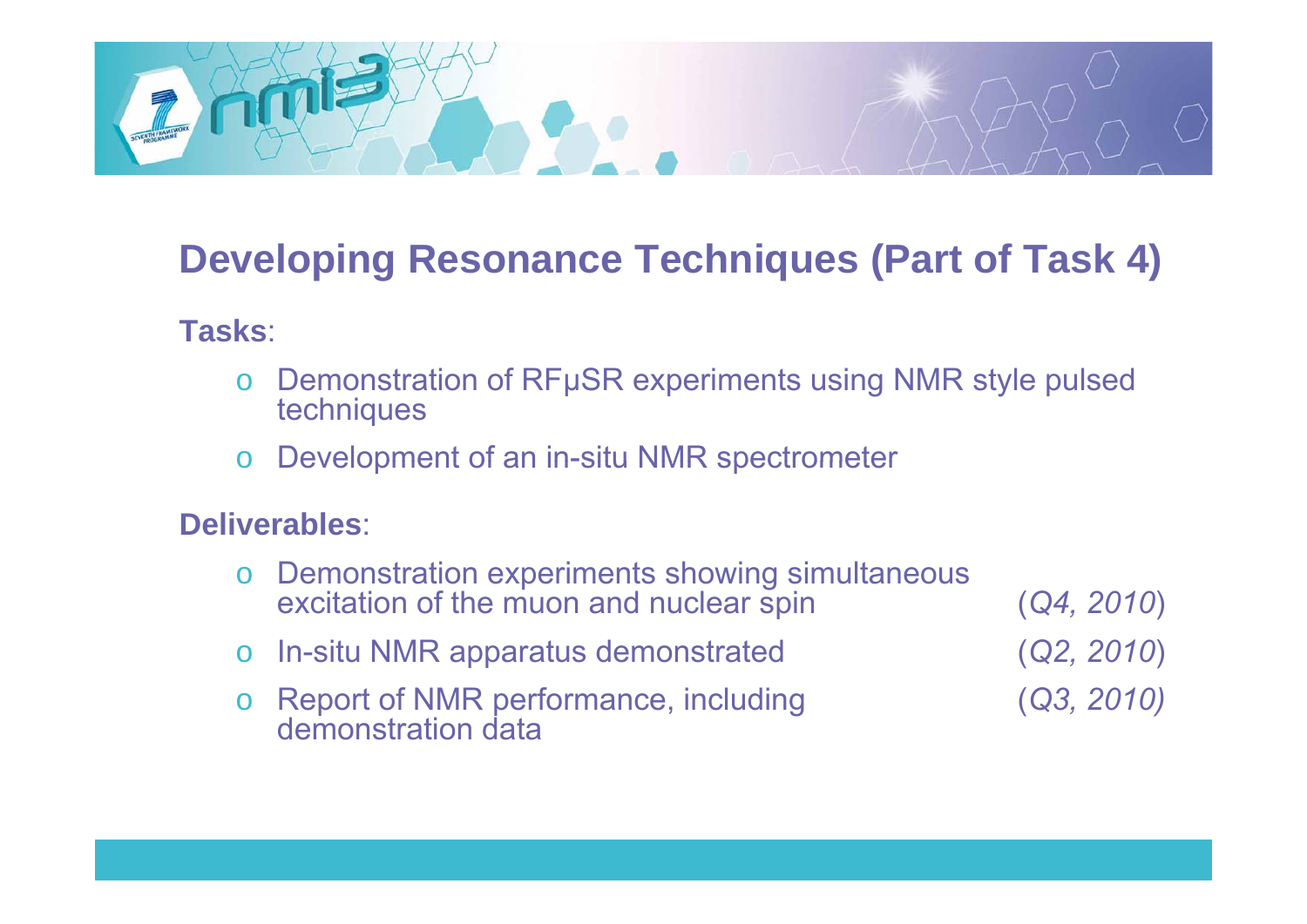

# **Programme of Work**

- *1. Application of NMR style pulse sequences to RF μSR* 
	- $\bullet$ Review applicable sequences;
	- $\bullet$ Demonstration of RF Decoupling / Composite Pulse spin inversion;
	- $\bullet$ Consider future developments
- *2. RF insert for ISIS High Field spectrometer (HiFi)*
	- $\bullet$ Essential to extending pulsed RF  $\mu$ SR to the high field instrument
- *3. Development of an in-situ NMR spectrometer*
	- $\bullet$ Identify suitable apparatus;
	- $\bullet$ Assemble and carry out demonstration experiments;
	- $\bullet$ Consider a future NMR test facility for developing RF coils for (1)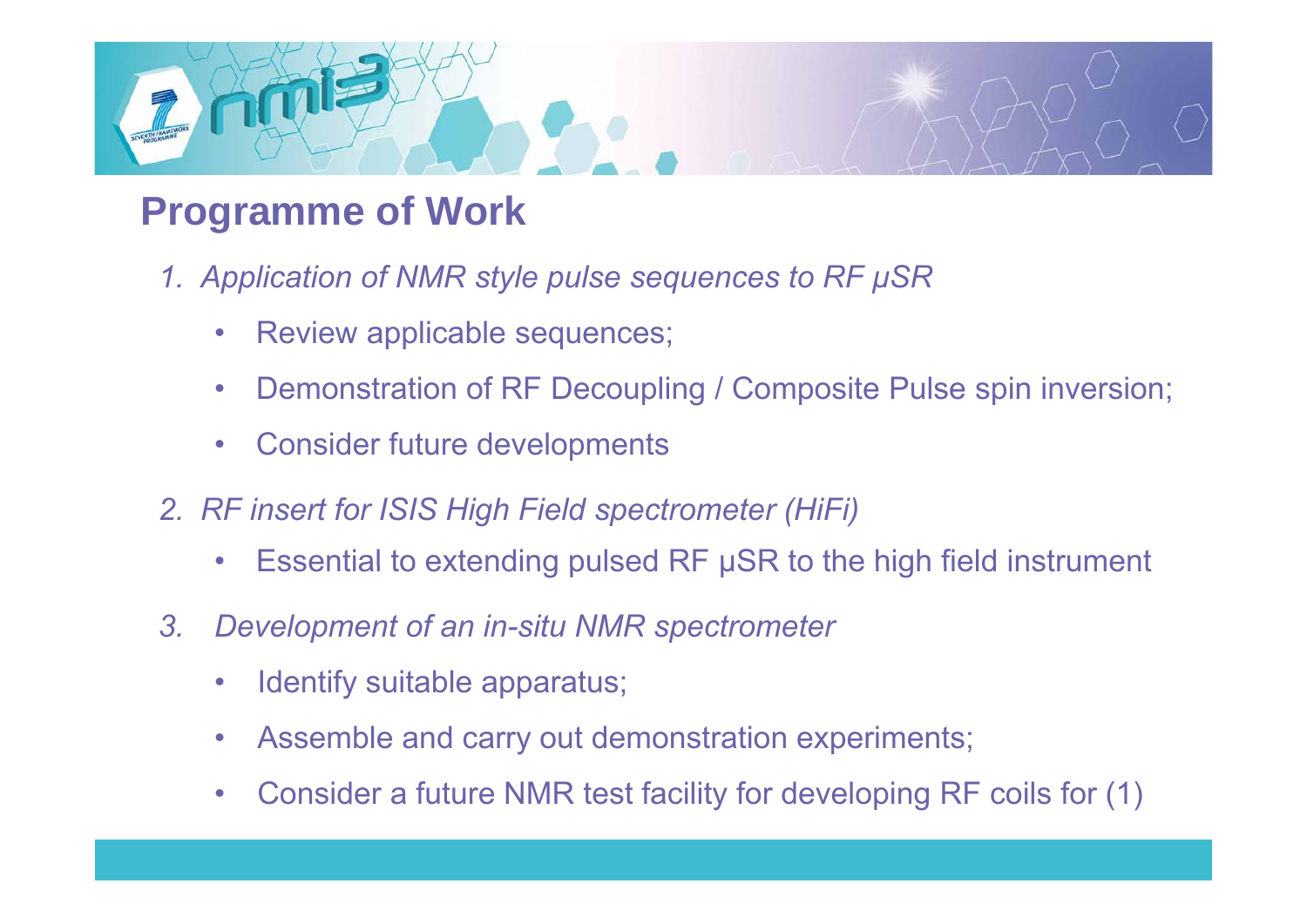

### **Pulsed RF Techniques – RF Decoupling**



N.J. Clayden and S.P. Cottrell. Phys. Chem. Phys. 8 3094 (2006)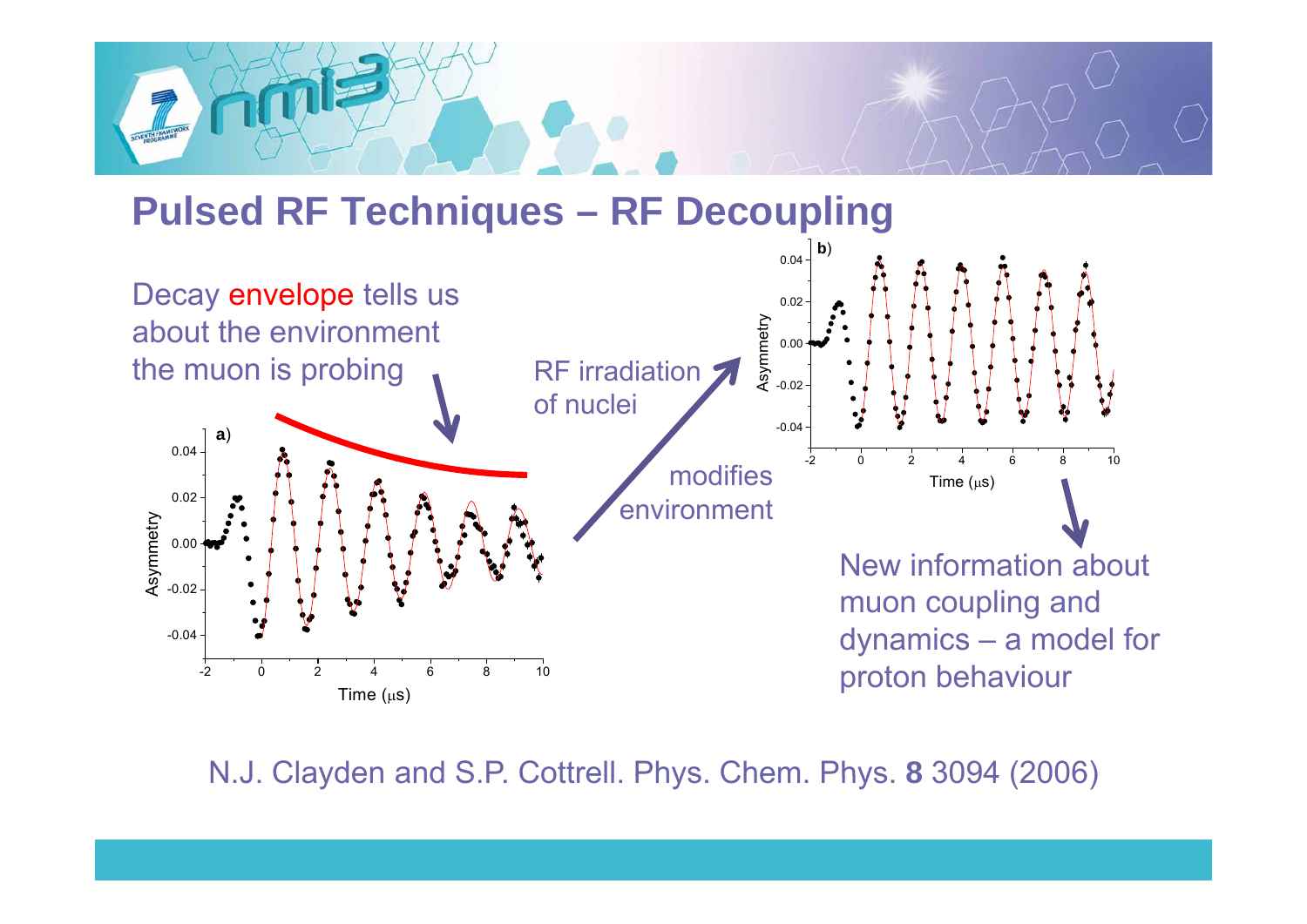

### **Pulsed RF Techniques – Composite Pulse**

Composite pulses are often used in magnetic resonance to correct for finite pulse artefacts (a particular problem with pulsed RF μSR) The composite inversion sequence  $\pi$ **/2<sub>x</sub>**  $\pi$ <sub>y</sub>  $\pi$ **/2**<sub>x</sub> demonstrates this:

**Simple**  π **pulse:**  Δ **M z**

**= 85% Composite pulse :**  Δ **M z = 100%**

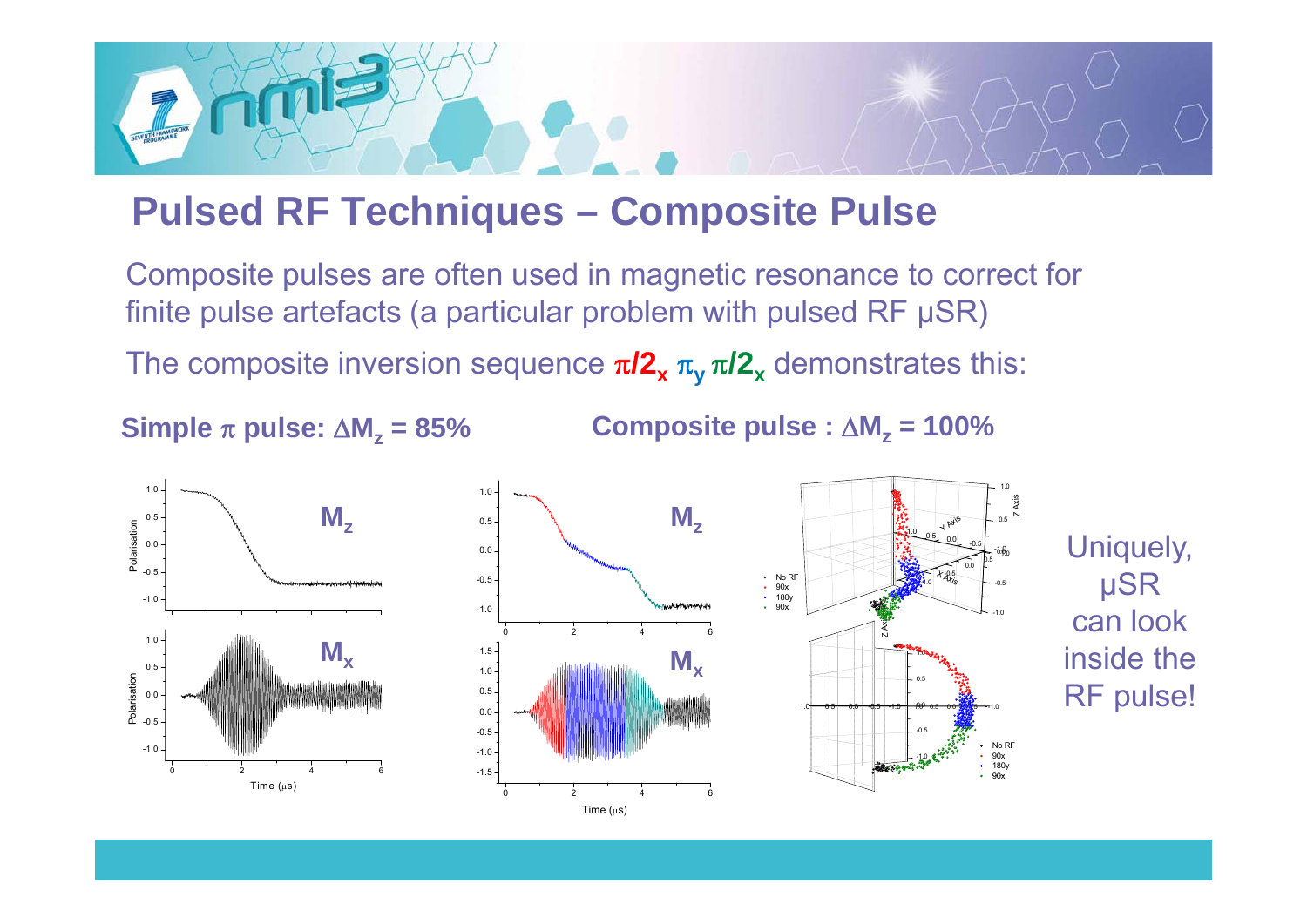

# **RF Centre Stick for the ISIS High Field Spectrometer**

Essential for implementing pulsed RF techniques on HiFi (but can also be used with benefit on existing EMU spectrometer)

Design criteria:

- Insert for existing OI Variox cryostat (1.5-400K)
- Reliably accept high RF powers (up to 1kW)
- Position tuning capacitors close to sample for widest tuning range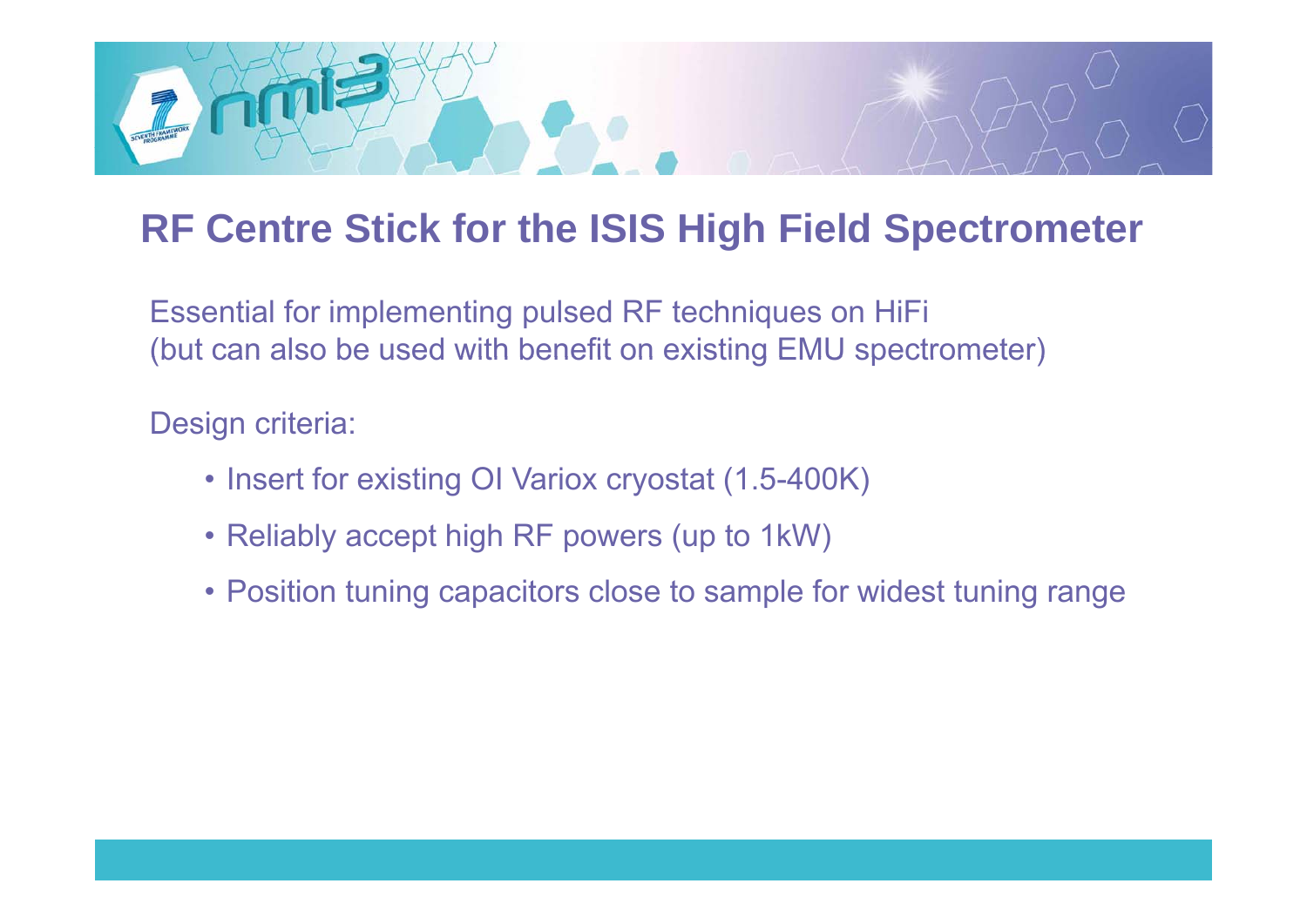

*Initial design study:*



Remote RF tuning using external drive to capacitor (involves vacuum feedthrough)

Voltronics capacitors selected (non-magnetic, cryogenic, 1500V) Four capacitors for double resonance

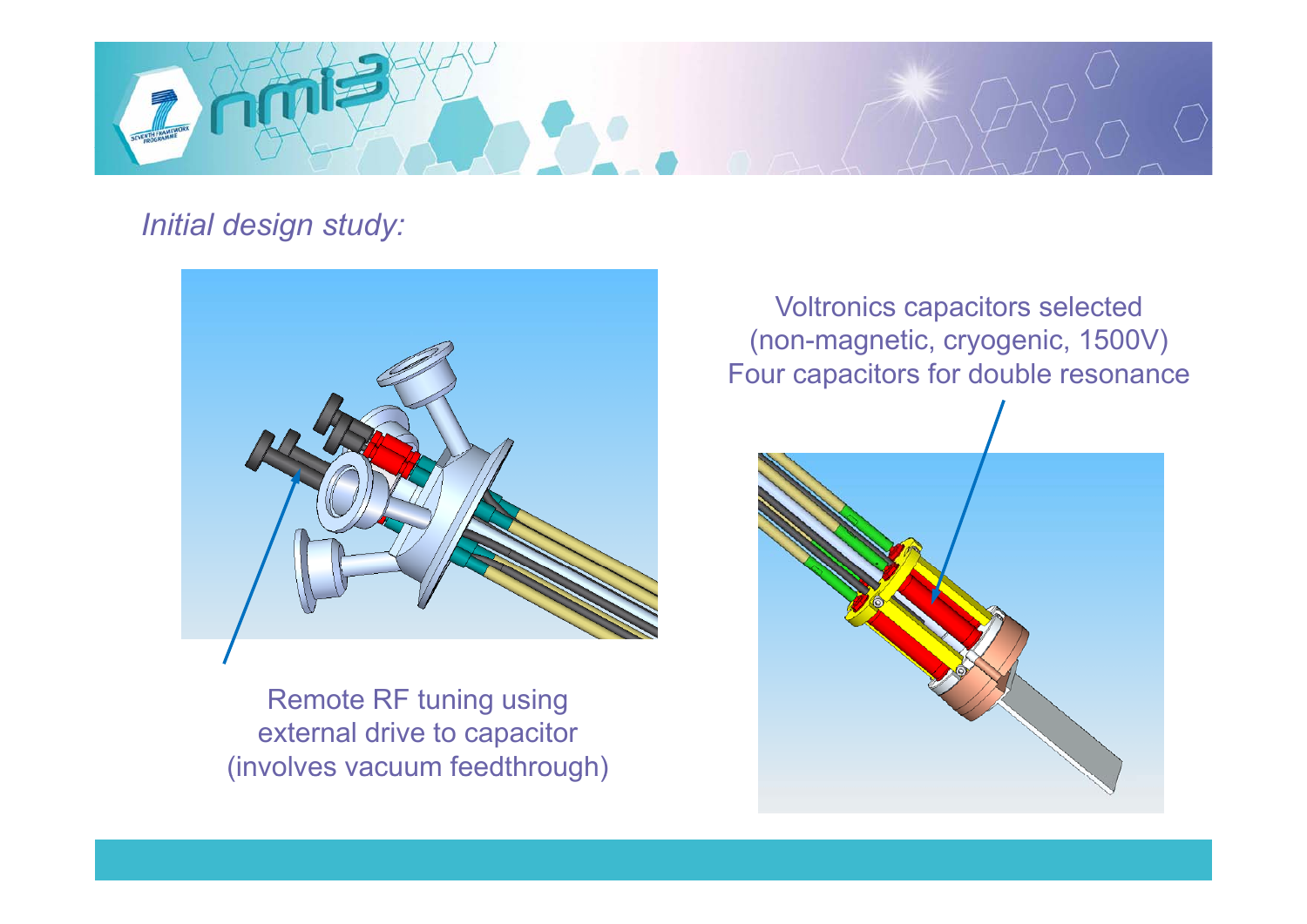

## **NMR – in-situ and off-beam**

**In-situ NMR**:

To study samples under conditions identical to the μSR experiment

#### **Off-beam NMR**:

To test and characterise RF coils in preparation for experiments

Both applications require a portable and easily assembled NMR apparatus We selected Tecmag's LapNMR (see <u>http://www.tecmag.com/lapnmr.html</u>)

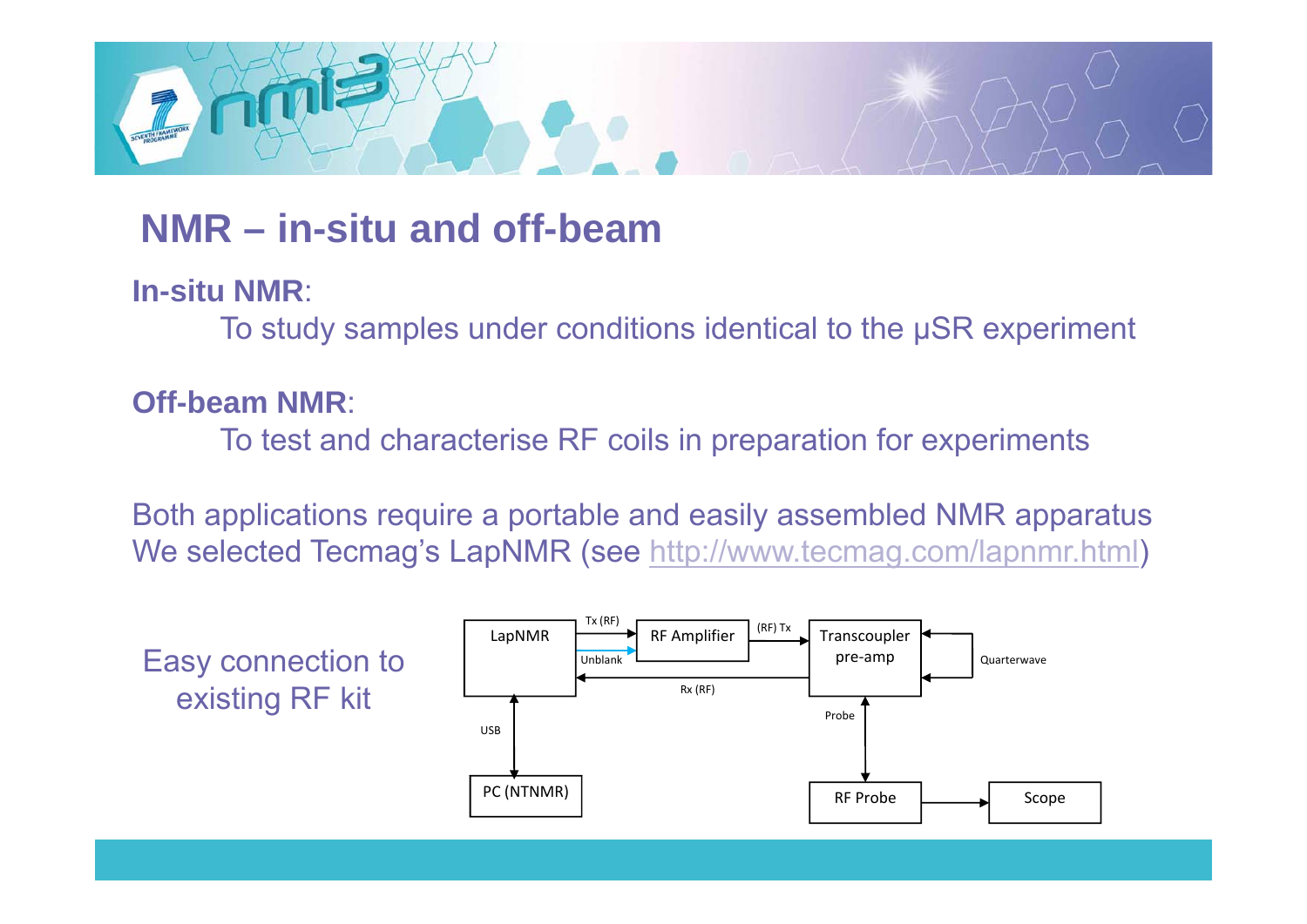

### **NMR**

#### **In-situ measurement**Proton NMR signal from rubber



#### **Coil development**

Scanned RF pulse length to determine optimum  $π/2$  pulse and corresponding RF field strength (321 kHz).